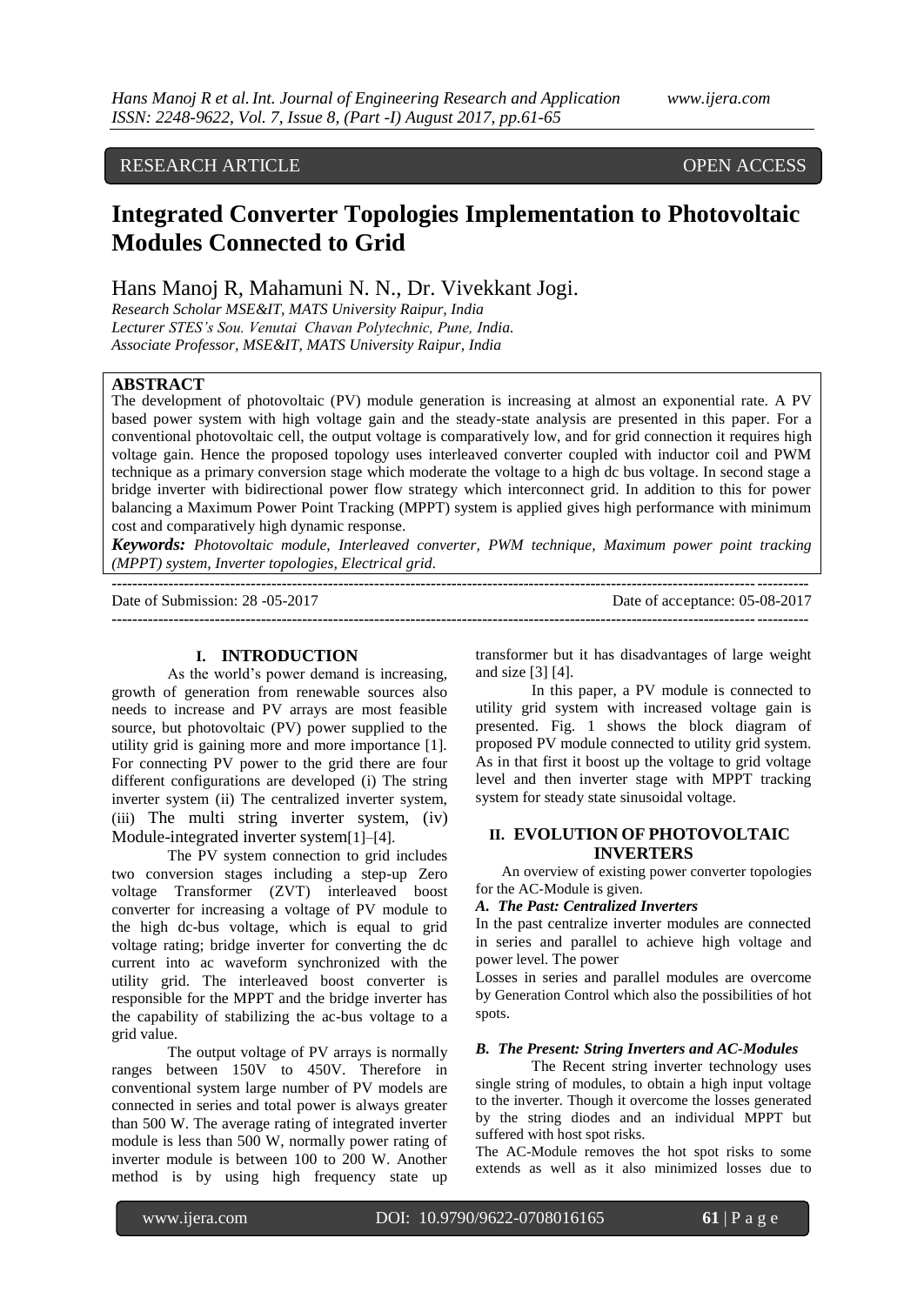mismatch between modules and inverter, as well as it supports optimal adjustment between the module and the inverter.

#### *C.* **The Future: AC-Modules and AC-Cells**

The future AC modules are integration of one great PV-cell and the inverter. To amplify the cell' inherent very low voltage up to an appropriate level for the grid-connected inverter and at the same time to reach a high efficiency is key challenges with this technology. Therefore the new converter technologies are need to be proposed.

### **III. GRID-CONNECTED PHOTOVOLTAIC POWER SYSTEM**

The grid-connected PV power system offers a high voltage gain as well as maintains the used of PV array voltage. The proposed PV system is based on two power processing stages (i) high step-up ZVTinterleaved boost converter (ii) full-bridge inverter. The ZVT interleaved boost converter amplifies low voltage of PV array up to the high dc-bus voltage. On the other hand boost converter inverts the dc current into a sinusoidal waveform synchronized with the utility grid. It also controlled the system power in wide range from several hundred to thousand watts only by changing the quantity of PV module branches in parallel.

The Proposed grid-connected PV power system is shown in Figure 1. The proposed system can be applied to the string or multistring inverter system, as well as to the module-integrated inverter system in low power applications. The non-isolation PV systems such as highly efficient reliable inverter concept (HERIC), neutral-point-clamped (NPC) topology, H5 topology, etc. are of great importance worldwide especially in especially in Europe. Though the transformer systems with floating and non-earthconnected PV dc bus need more protections but it has several advantages such as high efficiency, lightweight. Therefore ZVT-interleaved boost converter have been employed in PV systems which maintain the PV array voltage below 50V required range as well as ensures the personnel safety in high power applications.



**Fig. 1** Proposed grid-connected PV power system.

### **IV. STEADY-STATE MODEL OF HIGH STEP-UP ZVT-INTERLEAVED BOOST CONVERTER**

The ZVT-interleaved boost converter with winding-coupled inductors and active-clamp circuits offer the voltage-gain extension. The active clamp circuits are responsible for commutation of main switches and the auxiliary switches. The Fig. 2(a) and Fig. 2(b) below shows the High step-up ZVTinterleaved boost converter and its equivalent circuit respectively.

The equivalent circuit model is demonstrated in Fig. 2(b), where  $\text{Lm}_1$  and  $\text{Lm}_2$  are the magnetizing inductors;  $L_{lk1}$  and  $L_{lk2}$  are the leakage inductors including the reflected leakage inductors of the second and third windings of the coupled inductors;  $Cs<sub>1</sub>$  and  $Cs<sub>2</sub>$  are the parallel capacitors, including the parasitic capacitors of the switches;  $Cc_1$  and  $Cc_2$  are the clamp capacitors; N is the turns ratio  $n2/n1$ .



**Fig.2.** High step-up ZVT-interleaved boost converter and its equivalent circuit. (a) ZVT-interleaved boost converter. (b) Equivalent circuit.

The different converters such as resonant converters LLC, LCC can provide the high voltage gain. However they induced some inherent problems such as electromagnetic interference (EMI) due to variable frequency operations and low conversion efficiency because of circulating energy generation. Therefore, the design of the transformer is difficult and the converter's efficiency is impacted. The working principles and waveforms for high step-up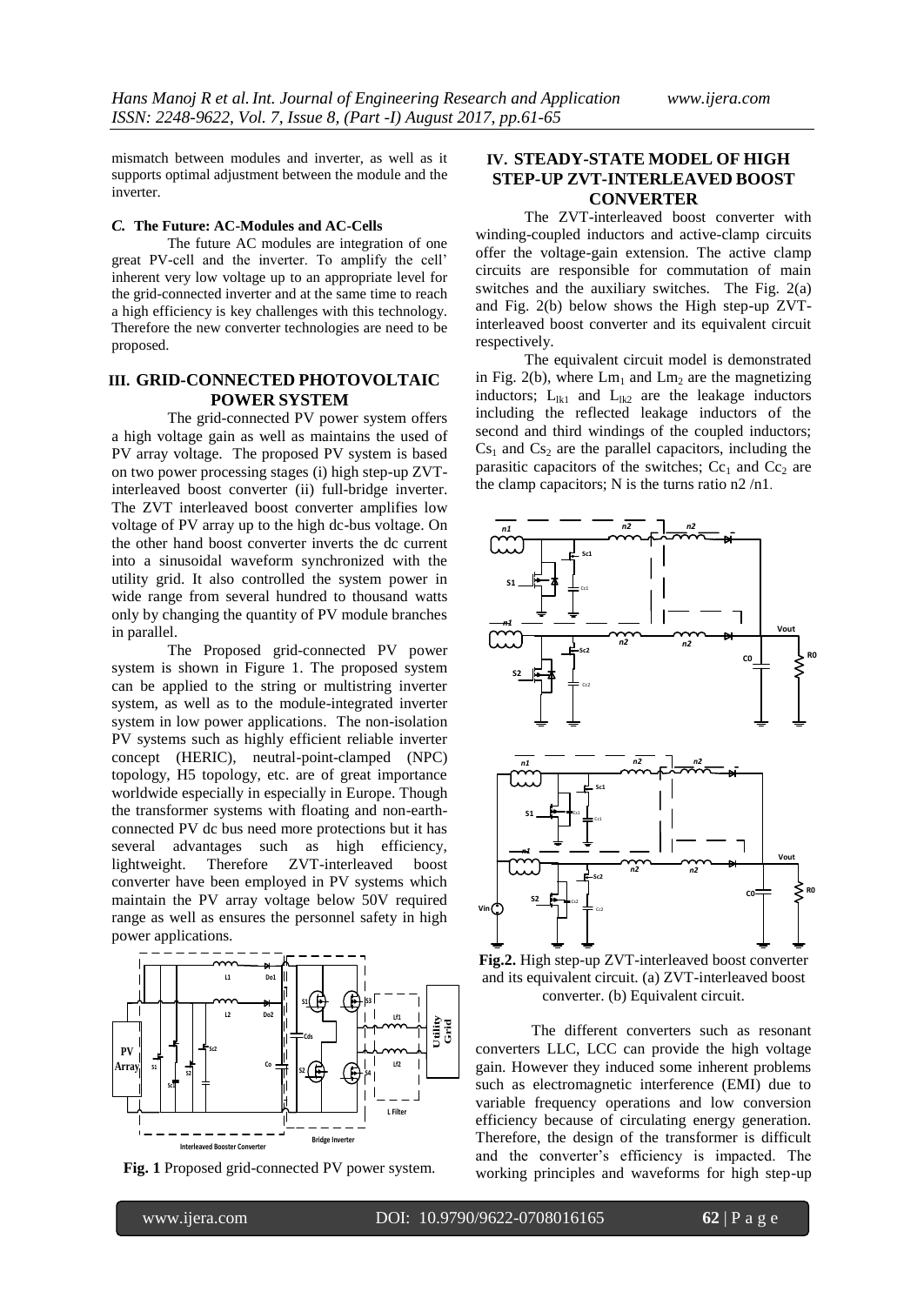ZVT-interleaved boost converter analyzed in this paper. Moreover the full-bridge dc–dc converter is also employed commonly as a similar first stage in the PV system.

The three main advantages of ZVT-interleaved boost converter are as follows:

1. With increase in turns ratio it extends the voltage gain given by,

$$
M = \frac{Vout}{Vin} = \frac{N+1}{D-1}
$$

2. Reduce the conduction and switching losses therefore able to recover the leakage energy with reduced Voltage stress of the main switches given by

$$
V_{ds} = \frac{V_{out}}{N+1}
$$

3. Achievs ZVT soft switching for both main and auxillary switches during the whole swithcing transistions which reduces the Diode reverserecovery loss.

The leakage inductor affects the voltage gain (1) of steady-state model and causes errors to the design of circuit parameters. The fallowing assumptions are considered to simply the calculations a. To ignore the voltage ripple on the main switches

- the clamp capacitance is assumed large enough
- b. The magnetizing current *ILm* is considered constant in one period to keep the magnetizing inductance greater than leakage inductance.
- c. The main switches and auxiliary switches are ignored for their deadlines.
- d. A strict symmetry is provided for interleaved and intercoupled boost converter cells.

## **V. CONTROL STRATEGY OF FULL-BRIDGE INVERTER WITH BIDIRECTIONAL POWER FLOW**

The Fig. 1 full bridge inverter acts as a voltage-source PWM (VS-PWM) converter which implements the bidirectional flow. Therefore the direct current control strategies have been employed to achieve the synchronization with the utility grid voltage as well as high power factor, the low total harmonic distortion (THD) and the fast dynamic response. Figure 3 below shows the Control block of two-stage grid-connected PV system.



**Fig. 3.** Control block of two-stage grid-connected PV system.

The control block of the full-bridge inverter with bidirectional power flow is shown in figure 4. The bidirectional flow of power facilitates and compensation of the dc-bus and the ac-side voltage variations, improves the stability of overall system.



**Fig. 4.** Control block of full-bridge inverter with bidirectional power flow.

With the direct current flow strategy the VS-PWM converter can force the instantaneous load current to accurately follow the sinusoidal reference which stabilizes the synchronization.

#### *A.* **Control of the Bidirectional Power Flow**

As shown in figure 4, the voltage-feedback control loop keep the dc bus voltage to constant value  $U_{ref}$  with zero error so that the dc-bus voltage  $U_{dc}$  is always controlled. The output of negative PI regulator decides the direction and magnitude of VS-PWM converter's output current and power. The VS-PWM converter acts as an inverter when If  $U_{dc} > U_{ref}$  with increasing Ue and acts as PWM rectifier, when If  $U_{dc}$  $\langle$  U<sub>ref</sub> where Ue is decreasing. Based on the conditions of the ZVT-interleaved Boost converter will work in an open-circuit state.

### *B.* **Direct Current Control With Compensation Units**

The error signal generated from *iout* and *i*ref, processed in current-feedback control loop by PI regulator. The current control loop kept at higher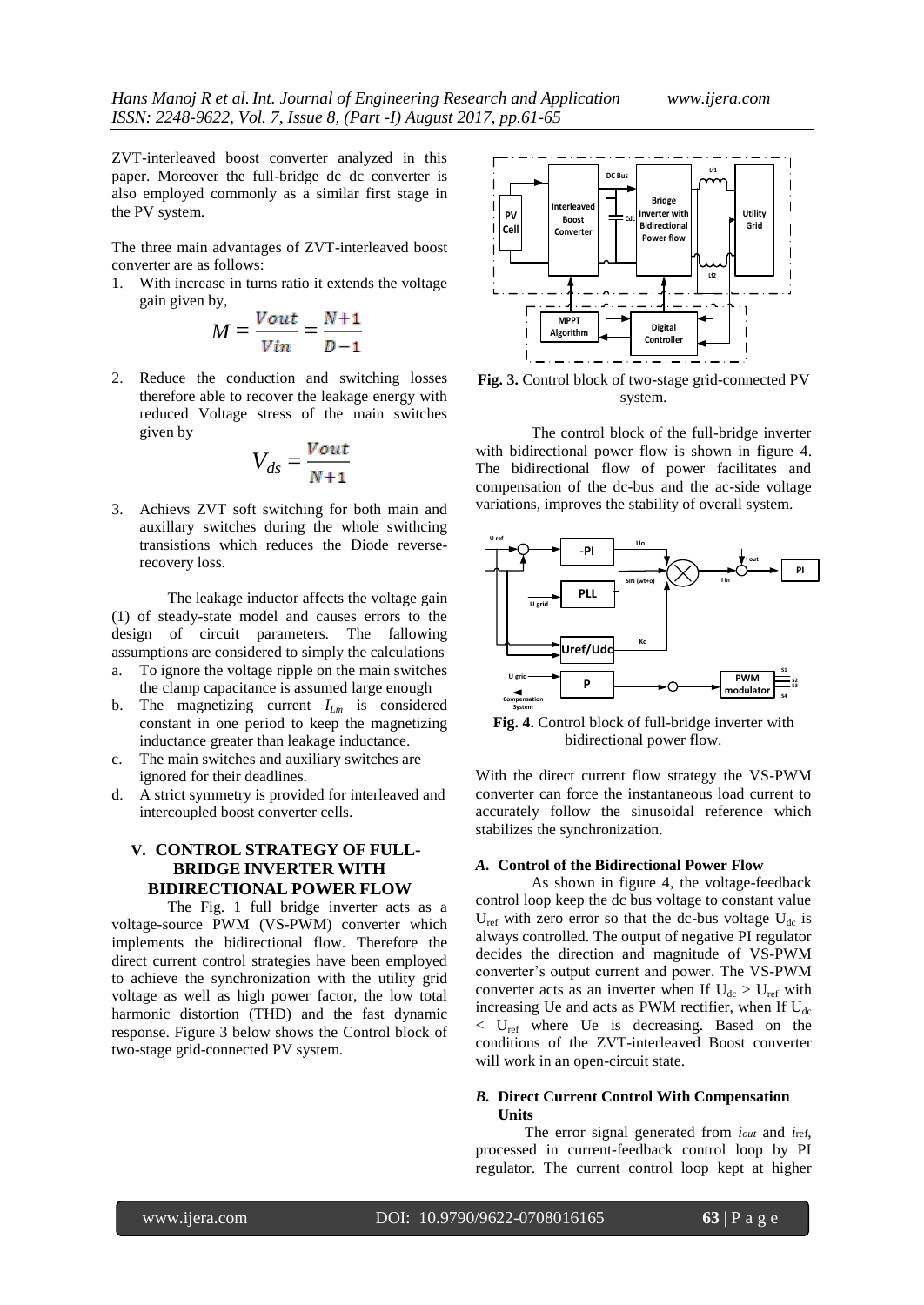bandwidth 2-5 Khz than voltage loop bandwidth of 200–500 Hz to ensure stability of the proposed inverter control with two PI regulators. The system gives low harmonics to reduce losses in steady state, the fast response to provide high dynamic performances, and the peak current protection to reject overload. Compensation coefficient *K<sup>d</sup>* represents a negative fluctuating feature with the frequency 2*ω and defined as* 

$$
K_d = \frac{\text{Uref}}{\text{Udc}}
$$

The utility grid voltage *u*grid synchronization between the frequency *ω* and phase *φ* of current reference *i*ref is achieved by using phase-locked-loop (PLL) in this system.

### **VI. SIMPLE MPPT SOLUTION BASED ON POWER BALANCE**

The various cost effective and complex MPPT algorithms are implemented in recent years for power optimization of PV modules. The proposed MPPT algorithm can be implemented by controlling output  $U_e$  of the negative PI controller in the voltage loop rather than considering the integral multiple of voltage and current thus reduces the whole system losses. Perturb and observe (P&O) algorithms value for controlling the magnitude of  $U_e$  are described in Table –I below.

The MPPT solutions eliminates the nonlinearity of the whole system losses and long-term fluctuation of the utility grid voltage, thus transferred the maximum power to the utility grid, but not the output power from PV array.

| <b>Perturbation in</b><br>I) | <b>Change</b><br>in $U_e$ | <b>Next</b><br><b>Perturbation in</b> |
|------------------------------|---------------------------|---------------------------------------|
| Positive                     | Positive                  | Positive                              |
| Positive                     | Negative                  | Negative                              |
| Negative                     | Positive                  | Negative                              |
| Negative                     | Negative                  | Positive                              |

### **Table-I D&O ALGORITHM EMPLOYING U**

#### *Proposed system implementation modules-*

The Matlab Simulink is used to implement the module of proposed Grid-Connected Photovoltaic Module Integrated Converter. The voltage parameters are kept in stabilize ranges so that no active power can be consumed except for the IGBT losses. The PV arrays are connected to utility grid with high voltage gain. This is shown by simulation result as PV

voltage is 80 V, and grid voltage is about 340 V, by MPPT it stabilized voltage and bidirectional inverter gives power flow control Figure below shows the simulations waveforms. It can be seen that the output current is highly sinusoidal synchronized with the grid voltage.



**Fig 5.** Voltage Across Utility Grid interconnected by PV module.



**Fig 6.** A. Interleaved Boost Converter Voltage; B. Voltage across Filtering Capacitor; C. Voltage across MPPT while connecting to grid.

 Simulation results indicate that the PV module successfully connected to grid through ZVT interleaved converter which boost up the voltage level and MPPT technique which trace out maximum power to the utility grid from PV module.

### **VII. CONCLUSION**

 In this paper the grid-connected PV power system with high voltage gain is studied. The proposed PV system employed in two stages, first high step-up ZVT-interleaved boost converter with winding-coupled inductors and active-clamp circuits. By selecting the accurate turn's ratio of windingcoupled inductors high voltage gain can be achieved. The proposed work also exhibit and verified the steady-state model of the converter. The output current and dc bus voltage is maintained by using full-bridge inverter with bidirectional power flow in the second stage. The MPPT method improves the performance of the system. The current work shows